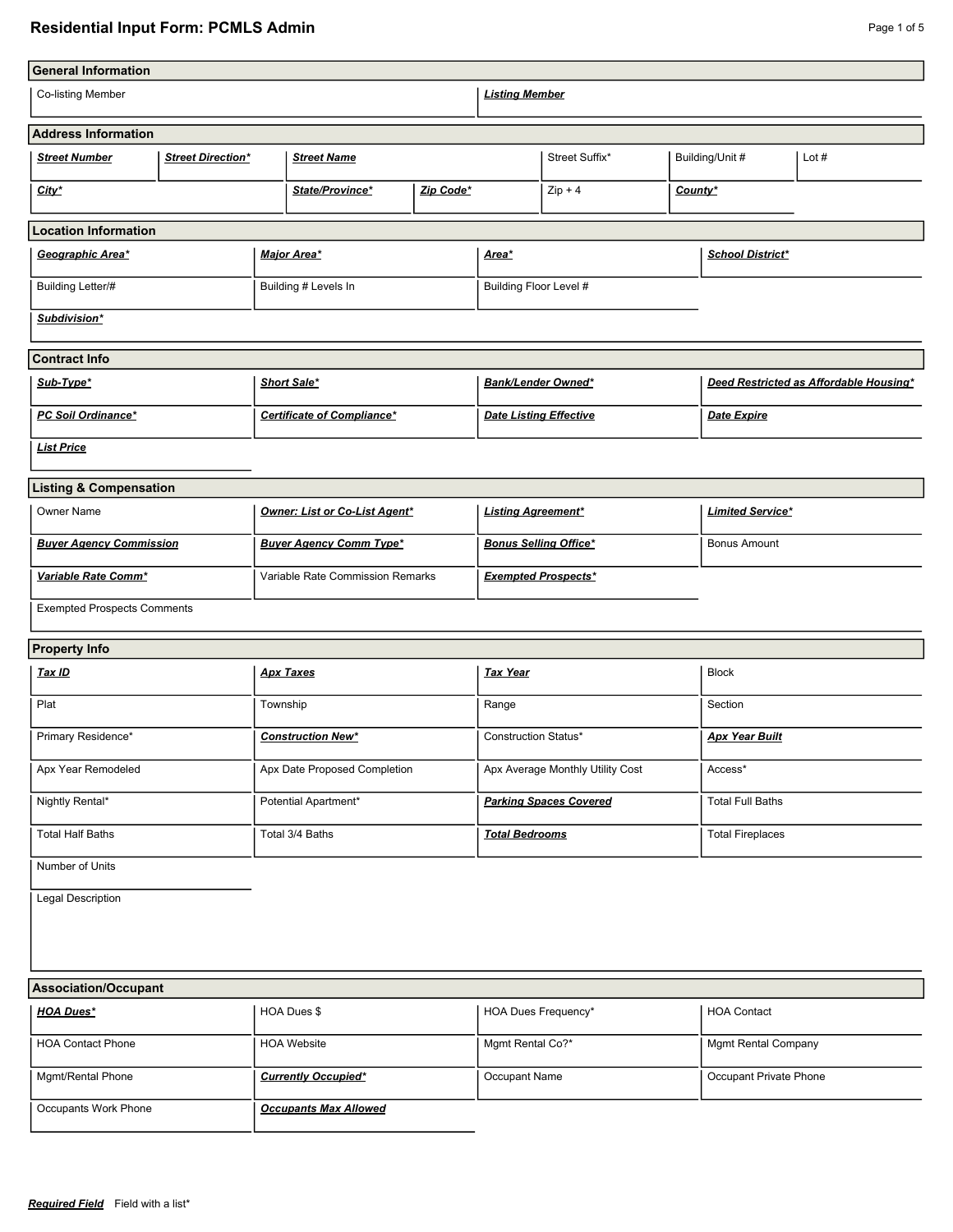#### **Residential Input Form: PCMLS Admin Page 2 of 5 Page 2 of 5 Page 2 of 5**

| Apx SqFt Unfinished         | <b>Apx SqFt Total</b> | Source of House Measurements* |
|-----------------------------|-----------------------|-------------------------------|
| Lot Dimensions              | <b>Apx Acres</b>      | Apx Acres Leased              |
| Source of Lot Measurements* |                       |                               |
|                             |                       |                               |
|                             |                       |                               |
|                             |                       |                               |
|                             |                       |                               |
|                             |                       |                               |
|                             |                       |                               |

Seller Opt Out: I\_Seller Directs Listing to be Excluded from Internet I\_Seller Directs Address to be Excluded from Internet I\_Seller Directs Listing to Not Be Used in AVMs on Internet Seller Directs Listing to Not Allow Comments on Internet

Publish this listing to: LeRealtor.COM Le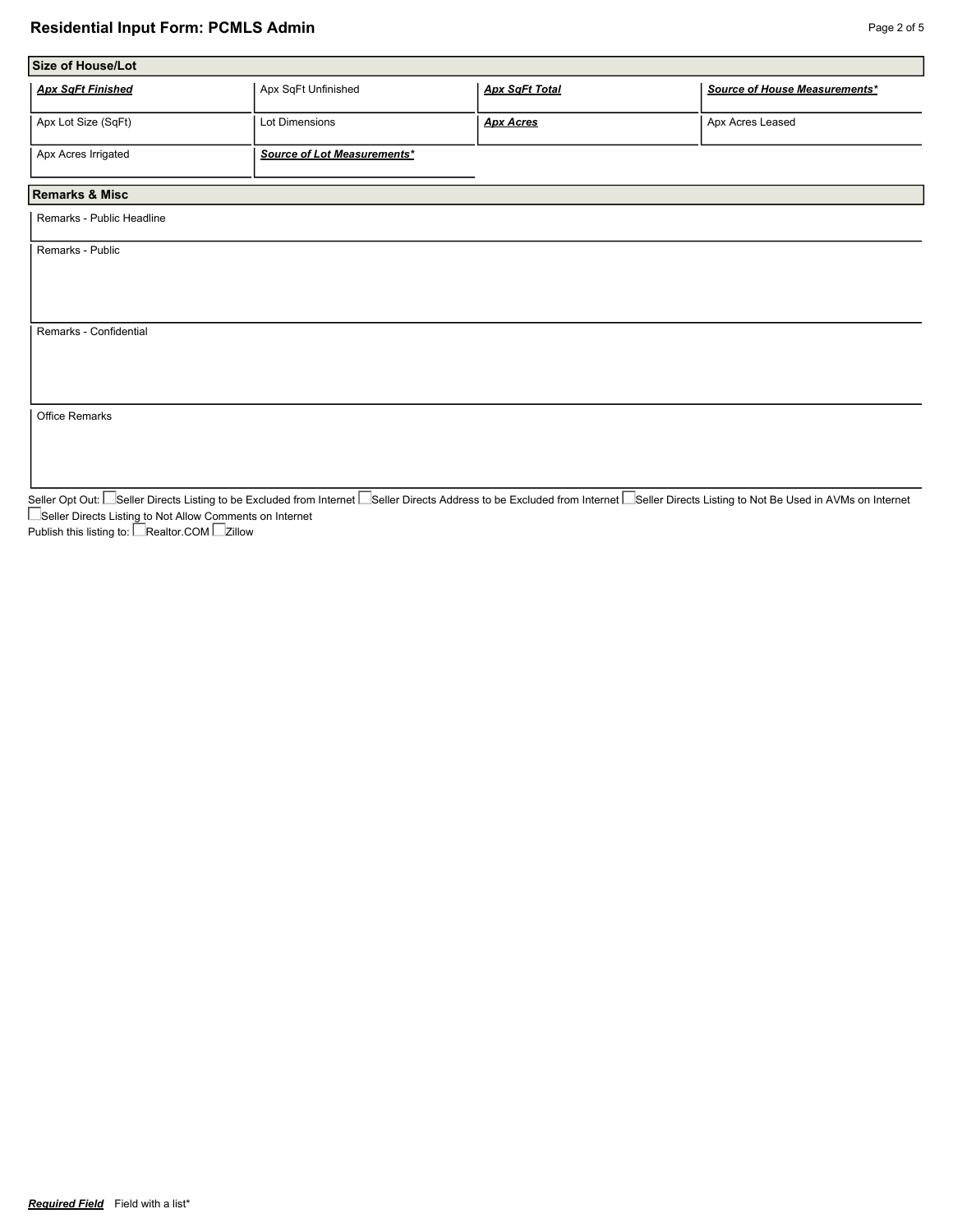$\overline{\Box}$  State

# **Residential Input Form: PCMLS Admin Page 3 of 5** and  $P$  and  $P$  and  $P$  and  $P$  and  $P$  and  $P$  and  $P$  and  $P$  and  $P$  and  $P$  and  $P$  and  $P$  and  $P$  and  $P$  and  $P$  and  $P$  and  $P$  and  $P$  and  $P$  and  $P$  and  $P$  an

ſ

| <b>Special Seller Circumstances</b>     |                             | <b>Views</b>                            |                                    | Roof: 1 to 4 req'd                        |                                   |
|-----------------------------------------|-----------------------------|-----------------------------------------|------------------------------------|-------------------------------------------|-----------------------------------|
| <b>Bankruptcy Property</b>              | <b>Third Party Approval</b> | Creek                                   | Ski Area                           | Asphalt                                   | Slate                             |
| Corporate Owned                         | See Confidential            | <b>Golf Course</b>                      | Stream                             | Composition                               | Tar/Gravel                        |
| In Foreclosure                          | Remarks                     | Lake                                    | Trees/Woods                        | Copper                                    | Tile                              |
| Relocation                              | $\exists$ Other             | Meadow                                  | Valley                             | Flat                                      | Wood                              |
|                                         |                             | Mountain(s)                             | Woods                              | Metal                                     | See Remarks                       |
| <b>Additional Tax ID's</b>              |                             | Pond                                    | See Remarks                        | Shake                                     | Other                             |
| Tax ID 2:                               |                             | River                                   | Other                              | Shingle                                   |                                   |
| Tax ID 3:                               |                             |                                         |                                    |                                           |                                   |
| Add'l Tax 1:                            |                             | Environmental Certificate: 1 to 8 req'd |                                    | Utilities: 1 to 7 req'd                   |                                   |
| Add'l Tax 2:                            |                             | <b>Build Green Utah</b><br>Certified    | <b>NAHB Green</b><br>Certification | Cable Available                           | Phone Available                   |
| Water Irrigation Info                   |                             | <b>ENERGY Star Certified</b>            | None                               | <b>Electricity Connected</b><br>Generator | Phone Lines/Additional<br>Propane |
| Water Culinary Company:                 |                             | Homes                                   | See Remarks                        | <b>High Speed Internet</b>                | None                              |
| <b>Water Culinary Shares:</b>           |                             | <b>HERS Index Score</b>                 | Other                              | Available                                 | See Remarks                       |
| Water Culinary Acres Feet:              |                             | <b>LEED For Homes</b>                   |                                    | Natural Gas Connected                     | Other                             |
| Water Irrigation Type:                  |                             | Style: 1 to 5 req'd                     |                                    |                                           |                                   |
| Water Irrigation Company:               |                             | A Frame/Chalet                          | Ranch/Rambler                      | Water: 1 to 4 req'd                       |                                   |
| Water Irrigation Shares:                |                             | Cabin                                   | Renovated/Restored                 | Irrigation                                | <b>Well Permit</b>                |
| Water Irrigation Acres Feet:            |                             | Contemporary                            | Side By Side                       | Private                                   | None                              |
| Water Irrigation Comments:              |                             | Cottage                                 | Single Level Unit                  | Public                                    | See Remarks<br>Other              |
| Water Irrigation Fees:                  |                             | Fixer - Upper                           | <b>Split Entry</b>                 | Secondary Water<br>Well                   |                                   |
|                                         |                             | Historical                              | Split Level                        |                                           |                                   |
| <b>Terms Offered</b>                    |                             | <b>Hotel Room</b>                       | <b>Stacked Flats</b>               | <u>Sewage:</u> 1 to 3 req'd               |                                   |
| 1031 Exchange                           | Lease Option                | Log                                     | Studio                             | <b>Public Sewer</b>                       | None                              |
| 2nd Trust Deed                          | Lease Purchase              | Manufactured                            | Traditional                        | Septic Tank                               | See Remarks                       |
| Assumable                               | Owner Finance               | Mobile Home                             | Twin Home                          | Sewer Pump Required                       | Other                             |
| Cash                                    | Trade                       | Modular                                 | Up & Down                          | <i>Heating:</i> 1 to 5 req'd              |                                   |
| Conventional                            | See Remarks                 | Mountain Contemporary                   | Victorian                          |                                           |                                   |
| Government Loan                         | Other                       | Multi-Level Unit                        | See Remarks                        | Baseboard                                 | <b>Natural Gas</b>                |
| <u>Road Frontage Type:</u> 1 to 6 req'd |                             | Multi-Story                             | Other                              | Boiler                                    | Pre-Plumbed                       |
| Easement                                | Public                      | One Story                               |                                    | Boiler - Energy Star<br>Rated             | Propane<br>Radiant                |
| Gated                                   | See Remarks                 | Exterior                                |                                    | Ceiling                                   | <b>Radiant Floor</b>              |
| Private Road                            | Other                       | Aluminum Siding                         | Stone                              | Electric                                  | Solar                             |
|                                         |                             | <b>Brick Veneer</b>                     | Stucco                             | Fireplace                                 | Steam                             |
| Road Surface Type                       |                             | HardiPlank Type                         | Vinyl Siding                       | Floor Furnace                             | <b>Tankless Heating</b>           |
| 4WD Recommended                         | Paved                       | Log Siding                              | Wood Siding                        | <b>Forced Air</b>                         | <b>Wall Furnace</b>               |
| Dirt                                    | See Remarks                 | Shingle Siding                          | See Remarks                        | Furnace                                   | Zoned                             |
| Gravel                                  | Other                       | Siding - Reclaimed Wood                 | Other                              | Furnace - Energy Star                     | None                              |
| Property Description: 1 to 9 req'd      |                             | Steel Siding                            |                                    | Rated                                     | See Remarks                       |
| <b>Additional Land Available</b>        | On Bus Route                | Construction: 1 to 4 req'd              |                                    | Geothermal                                | Other                             |
| Adjacent Common Area                    | PUD - Planned Unit          |                                         |                                    | Heat Pump                                 |                                   |
| Land                                    | Development                 | <b>Brick</b>                            | Log                                | <b>Hot Water</b>                          |                                   |
| Adjacent Public Land                    | Secluded                    | Concrete<br>Frame - Metal               | Mobile<br>Post & Beam              | Cooling: 1 to 5 reg'd                     |                                   |
| Corner                                  | South Facing                | Frame - Timber                          | <b>SIPs Panels</b>                 | AC - Room                                 | <b>Evaporative Cooling</b>        |
| Cul-de-sac                              | Steep                       | Frame - Wood                            | See Remarks                        | Air Conditioning                          | None                              |
| <b>Gradual Slope</b>                    | Wooded/Heavily              | ICFs (Insulated Concrete)               | Frame                              | Central Air                               | See Remarks                       |
| <b>Horse Property</b>                   | Wooded/Partially            | Forms)                                  | Other                              | <b>ENERGY STAR</b>                        | Other                             |
| Level                                   | See Remarks                 |                                         |                                    | <b>Qualified Equipment</b>                |                                   |
| <b>Natural Vegetation</b>               | Other                       | <i>Foundation:</i> 1 to 4 req'd         |                                    |                                           |                                   |
| Organizational Type                     |                             | <b>Block</b>                            | Wood                               |                                           |                                   |
| Condominium                             | PUD                         | Concrete Perimeter                      | None                               |                                           |                                   |
|                                         |                             | Concrete Slab                           | See Remarks                        |                                           |                                   |
| Land Leases                             |                             | Pillar/Post/Pier<br>Rock                | Other                              |                                           |                                   |
| Bureau of Land Mgmt                     | None<br>See Remarks         |                                         |                                    |                                           |                                   |
| Private<br>State                        | Other                       | <b>Basement</b>                         |                                    |                                           |                                   |
|                                         |                             | Crawl Snace                             | $\Box$ Sump Pump                   |                                           |                                   |

 $\overline{\Box}$  Partial

Crawl Space

■Sump Pump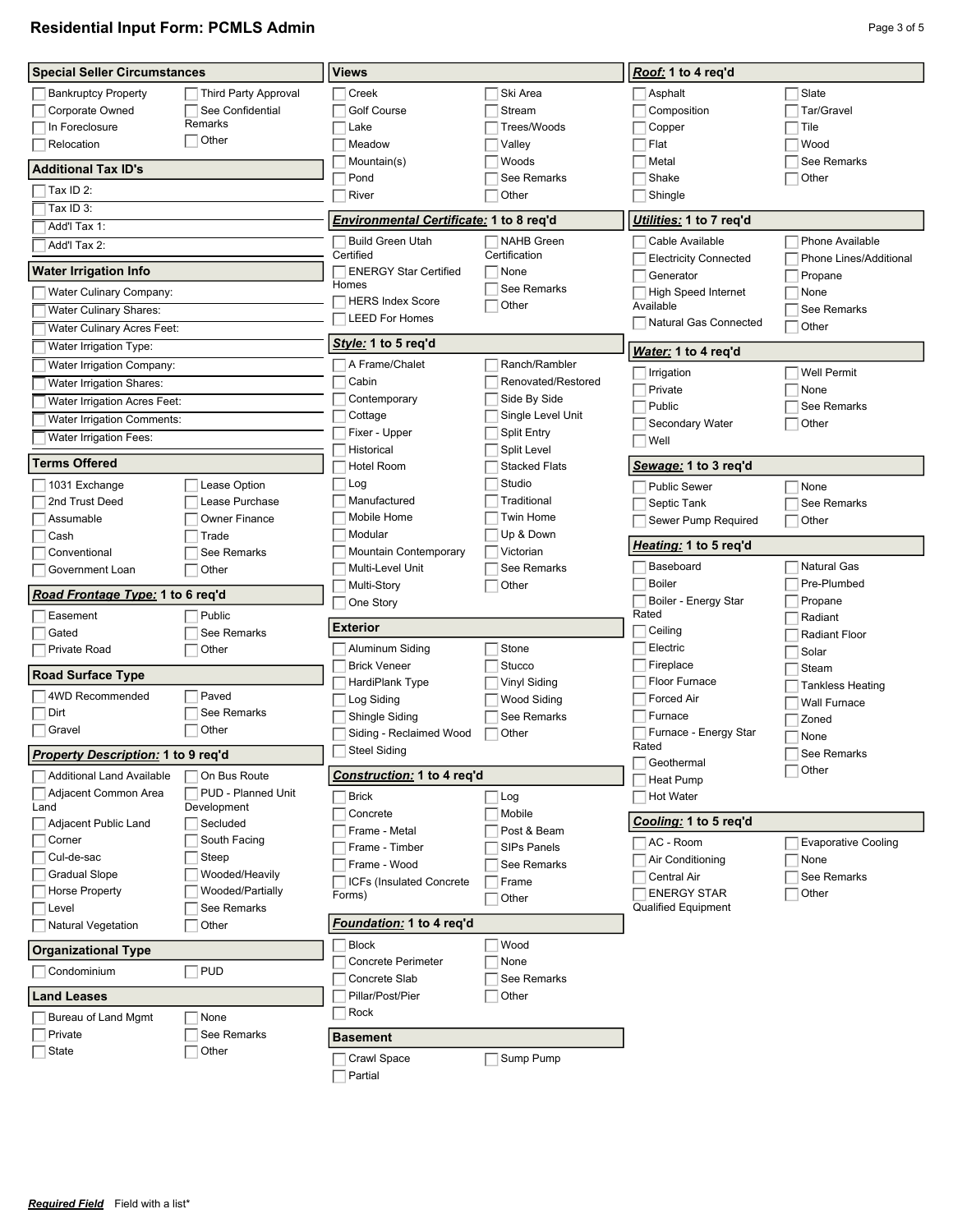# **Residential Input Form: PCMLS Admin Page 4 of 5 Page 4 of 5 Page 4 of 5**

| Equipment                     |                                    | <b>Exterior Features</b>         |                           | <b>Common Area Amenities</b>                    |                          |
|-------------------------------|------------------------------------|----------------------------------|---------------------------|-------------------------------------------------|--------------------------|
| Air Purifier                  | Solar Photovoltaic - Net           | Balcony                          | Patio(s)                  | Clubhouse                                       | Rec Vehicle/Boat         |
| Appliances                    | Metering                           | Deck(s)                          | Pool - Outdoor            | Elevator                                        | Storage                  |
| Audio System                  | Solar Photovoltaic - Off           | Drip Irrigation                  | Porch                     | <b>Fire Sprinklers</b>                          | $\Box$ Sauna             |
| Central Vacuum                | Grid                               | Gas BBQ                          | Ski Storage               | <b>Fitness Room</b>                             | <b>Security Service</b>  |
| Computer Network -            | Solar Photovoltaic - Pre-<br>Wired | Gas BBQ Stubbed                  | Spa/Hot Tub               | Hot Tub                                         | Security System -        |
| Prewired                      | $\Box$ Thermostat -                | <b>Heated Driveway</b>           | Storage - Outdoor         | <b>Laundry Facilities</b>                       | Entrance                 |
| Fire Pressure System          | Programmable                       | <b>Heated Walkway</b>            | Tennis Court(s)           | <b>Night Rental Allowed</b>                     | <b>Shuttle Service</b>   |
| Garage Door Opener            | TV Antenna                         | Landscaped - Fully               | <b>Wheel Chair Access</b> | <b>Onsite Management</b>                        | Ski Storage              |
| Humidifier                    | Water Heater - Electric            | Landscaped - Partially           | None                      | Pets Allowed                                    | Steam Room               |
| Intercom                      | Water Heater - Gas                 | Lawn Sprinkler - Full            | See Remarks               | Pets Allowed w/                                 | <b>Tennis Courts</b>     |
| Media System - Prewired       | Water Heater - Tankless            | Lawn Sprinkler - Partial         | Other                     | Restrictions                                    | None                     |
| Satellite Components          | <b>Water Purifier</b>              | Lawn Sprinkler - Timer           |                           | Pets Not Allowed                                | See Remarks              |
| Satellite Dish                | Water Softener - Owned             |                                  |                           | Pool                                            | Other                    |
| Security System -             | Water Softener - Rented            | <b>Fencing</b>                   |                           | Ranch Amenities: 1 to 6 reg'd                   |                          |
| Installed                     | None                               | $\sqcap$ Full                    | Partial                   |                                                 |                          |
| Security System -<br>Prewired | See Remarks                        | <b>Disability Features</b>       |                           | Creek/Stream                                    | Pond                     |
| Smoke Alarm                   | Other                              |                                  | <b>ADA Accessible</b>     | Creek/Stream Seasonal                           | Spring                   |
|                               |                                    | Accessible Approach<br>with Ramp |                           | <b>Cross Fenced</b>                             | None                     |
| Appliances: 1 to 12 reg'd     |                                    | Accessible Doors                 | <b>Light Switches</b>     | Irrigation - Full                               | See Remarks              |
| Dishwasher                    | <b>Indoor Grill</b>                | Accessible Full Bath             | Stair Lift                | Irrigation - Partial                            | Other                    |
| Disposal                      | Microwave                          | Accessible Kitchen               | None                      | Lake/Pond                                       |                          |
| Double Oven                   | Oven                               | Adaptable Bathroom               | See Remarks               | <i>Ranch Fees:</i> 1 to 6 reg'd                 |                          |
| Dryer - Electric              | Refrigerator                       | Walls                            | Other                     | Grazing                                         | See Remarks              |
| Dryer - Gas                   | <b>Trash Compactor</b>             |                                  |                           | None                                            | Other                    |
| <b>Electric Range</b>         | Washer                             | <b>Fireplaces</b>                |                           |                                                 |                          |
| <b>ENERGY STAR</b>            | Washer - Front Load                | Gas                              | <b>Wood Burning Stove</b> | Growing Crops: 1 to 6 reg'd                     |                          |
| <b>Qualified Dishwasher</b>   | <b>Energy Star Rated</b>           | <b>Gas Starter</b>               | None                      | Crops - Included                                | $\Box$ None              |
| <b>ENERGY STAR</b>            | Washer/Dryer Stacked               | Insert                           | See Remarks               | Crops - Negotiable                              | See Remarks              |
| Qualified Refrigerator        | None                               | <b>Pellet Stove</b>              | Other                     | Crops - Not Included                            | Other                    |
| Freezer                       | See Remarks                        | Wood Burning                     |                           | Harvested By Owner                              |                          |
| Gas Range                     | Other                              | <b>Dining Area</b>               |                           | <i>ivestock:</i> 1 to 6 req'd.                  |                          |
| <b>Interior Features</b>      |                                    | <b>Breakfast Bar</b>             | Informal Dining           | Cows                                            | None                     |
| Ceiling Fan(s)                | Pantry                             | <b>Breakfast Nook</b>            | Semi-Formal Dining        | Horses                                          | See Remarks              |
| Ceiling(s) - 9 Ft Plus        | Pool - Indoor                      | Eat-in Kitchen                   | See Remarks               | Sheep                                           | Other                    |
| Dual Flush Toilet(s)          | Sauna                              | <b>Formal Dining</b>             | Other                     | Yearling                                        |                          |
| Dumbwaiter                    | Ski Storage                        |                                  |                           |                                                 |                          |
| Electric Dryer Hookup         | Skylight(s)                        | Garage Type: 1 to 8 reg'd        |                           | <b>Farm Equipment</b>                           |                          |
| Elevator                      | Solar Light Tube(s)                | Attached                         | Rec Vehicle Garage        | Farm Implements                                 | None                     |
| <b>Fire Sprinklers</b>        |                                    | Detached                         | Sink                      | <b>Fruit Equipment</b>                          |                          |
|                               |                                    |                                  |                           |                                                 | See Remarks              |
|                               | Spa/Hot Tub                        | Floor Drain                      | $\Box$ None               | <b>Grain Elevators</b>                          | Other                    |
| Furnished - Fully             | Steam Room/Shower                  | <b>Heated Garage</b>             | See Remarks               | <b>Milking Equipment</b>                        |                          |
| Furnished - Partially         | Storage - Interior                 | Hose Bibs                        | Other                     |                                                 |                          |
| Gas Dryer Hookup              | Vaulted Ceiling(s)                 | Oversized                        |                           | <b>Recreation Access</b>                        |                          |
| Jetted Bath Tub(s)            | Washer Hookup                      | Garage Spaces:                   |                           | Creek/River Front                               | Ski Easement - Access    |
| Lock-Out                      | Wet Bar<br>See Remarks             |                                  |                           | Golf Course Hole # (See                         | Ski Into Project         |
| Lower Level Walkout           |                                    | <b>Other Park Type</b>           |                           | Remarks)                                        | Ski Out of Door          |
| Main Level Master<br>Bedroom  | Other                              | Assigned                         | Off Street - Assigned     | Hike/Bike Trail -                               | Ski Out of Project       |
|                               |                                    | Unassigned                       | Off Street - Unassigned   | Adjoining Project                               | Ski Slope - Named Trails |
| <b>Flooring</b>               |                                    | Underground                      | Rec Vehicle               | ∃Hike/Bike Trail -<br><b>Adjoining Property</b> | Ski to Door              |
| Bamboo                        | Reclaimed Wood                     | <b>Attached Carport</b>          | <b>Street</b>             | Horse Trail                                     | See Remarks              |
| <b>Brick</b>                  | Stone                              | Carport                          | None                      | Lake Front                                      | Other                    |
| Cork                          | Tile                               | Detached Carport                 | See Remarks               |                                                 |                          |
| Linoleum                      | Vinyl                              | <b>Guest Parking</b>             | Other                     | <b>Association Fees Included</b>                |                          |
| Marble                        | Wood                               | Parking Spaces:                  |                           | Amenities                                       | Reserve/Contingency      |
|                               |                                    | <b>Other Structures</b>          |                           | Cable TV                                        | Fund                     |
|                               |                                    |                                  |                           | Com Area Taxes                                  | $\Box$ Security          |
|                               |                                    | Barn(s)                          | Shed(s)                   | Electricity                                     | Sewer                    |
|                               |                                    | Corral(s)                        | Storage                   | Firewood                                        | <b>Shuttle Service</b>   |
|                               |                                    | <b>Employees Quarters</b>        | None                      | Gas                                             | Snow Removal             |
|                               |                                    | <b>Guest House</b>               | See Remarks               | Insurance                                       | Telephone - Basic        |
|                               |                                    | <b>Horse Facilities</b>          | Other                     | Internet - High Speed                           | Water                    |
|                               |                                    | Indoor Arena                     |                           | Maintenance Exterior                            | See Remarks              |
|                               |                                    |                                  |                           | Maintenance Grounds                             | $\Box$ Other             |